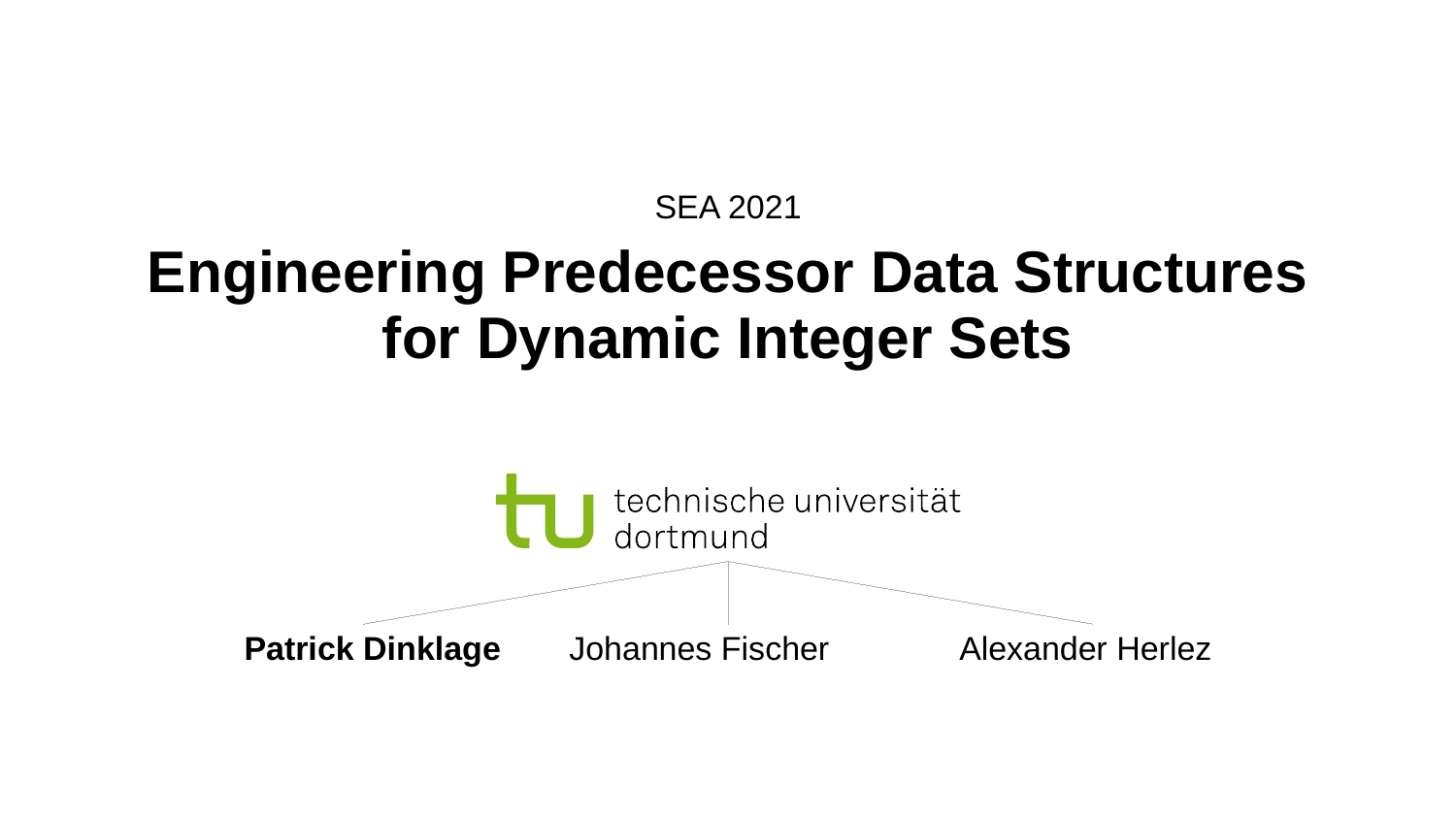#### **Predecessor Search**

- Given a set *S* of *n* positive integers from a universe  $U = [0, u-1]$
- **Predecessor** of an integer x is the largest  $y \le x$  contained in S

$$
S := \{ 1, 2, 4, 6, 7, 19, 21 \}
$$
  
pred(6) pred(20)

- ➢ Analogous definition: successor
- ➔ Survey: *[Navarro & Rojas-Ledesma, ACM Comput. Surv. 105, 2020]*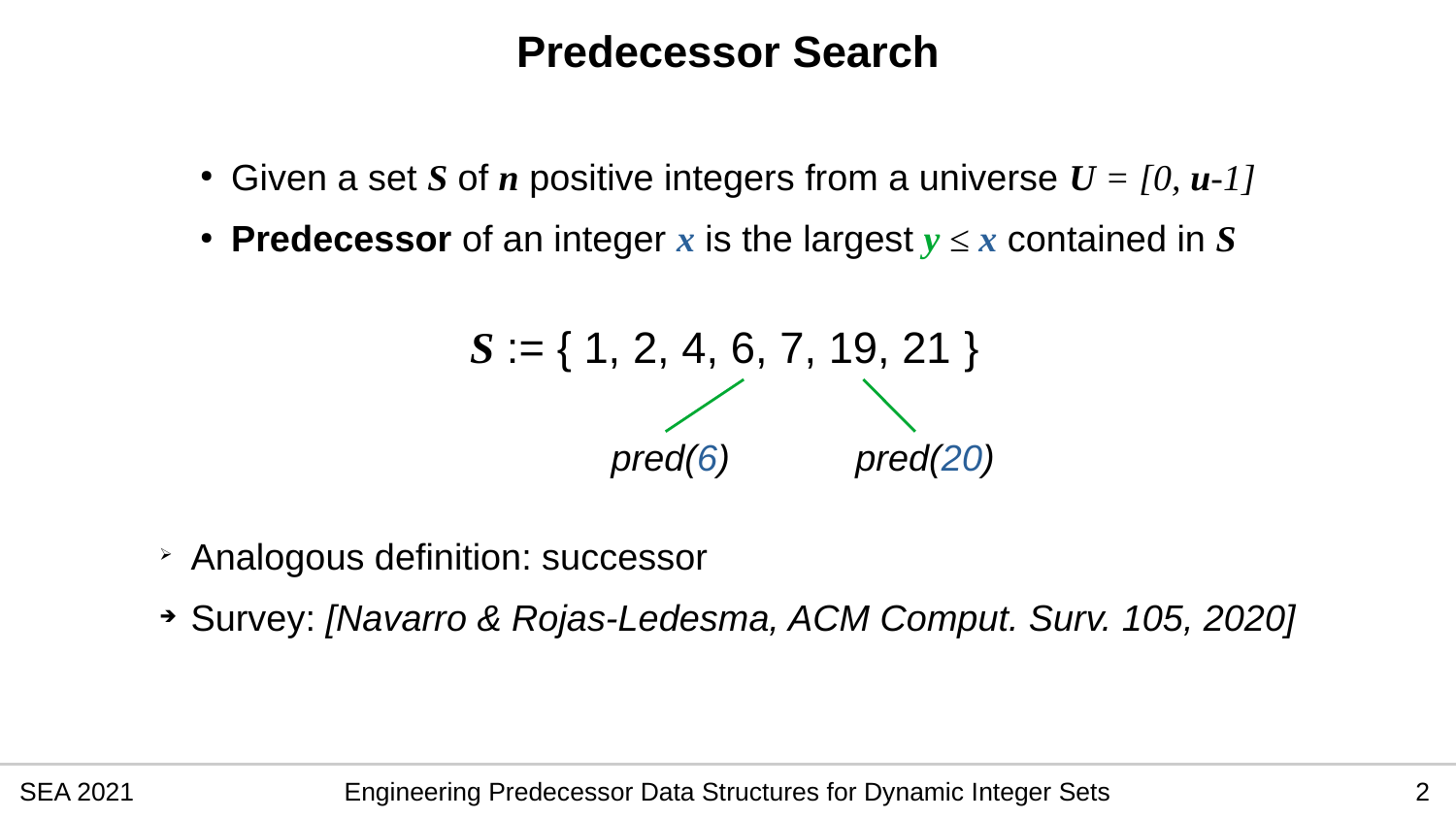#### **Dynamic Predecessor Data Structures**

- ➢ **Dynamic Problem**: *S* is subject to indels
- ➢ Task: Maintain a data structure to answer predecessor queries
- ➢ Classics: van Emde Boas Trees & y-fast tries with query time *O(*lglg *u)*
- ➢ Optimal query time achieved by *[Pătrașcu & Thorup, FOCS 2014]*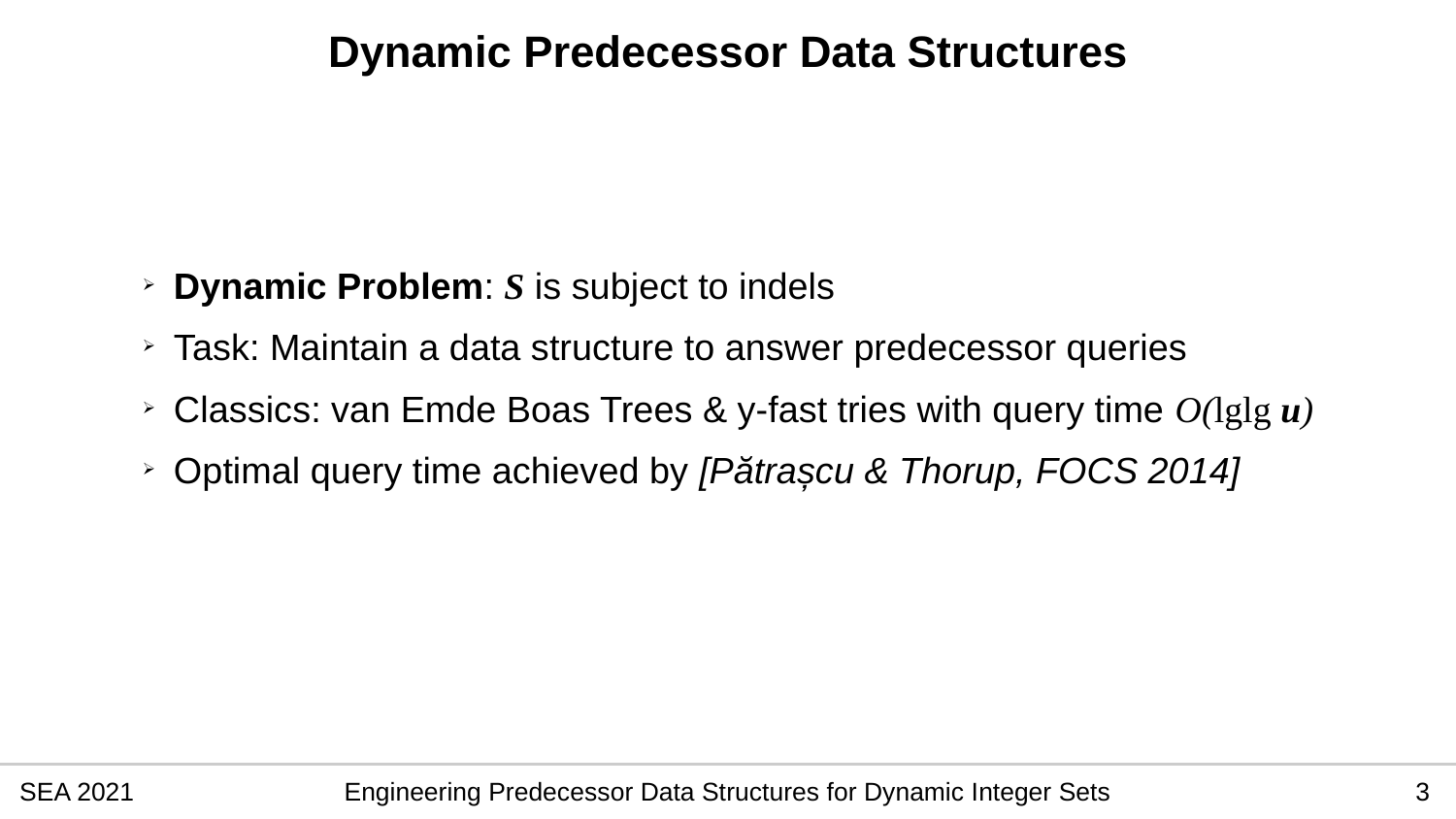#### **Related Work & Our Contributions**

- Dynamic predecessor benchmarks have been a while ago...
	- ➢ *[Nash & Gregg, WEA 2008]* (Burst Tries)
- ➔ We engineer three new data structures based on known ideas (targeted at *practical* in-memory performance)
- ➔ We provide an open source implementation
- ➔ **Benchmark for 32-, 40- and 64-bit keys**
	- ✔ **New fastest and most memory efficient data structures**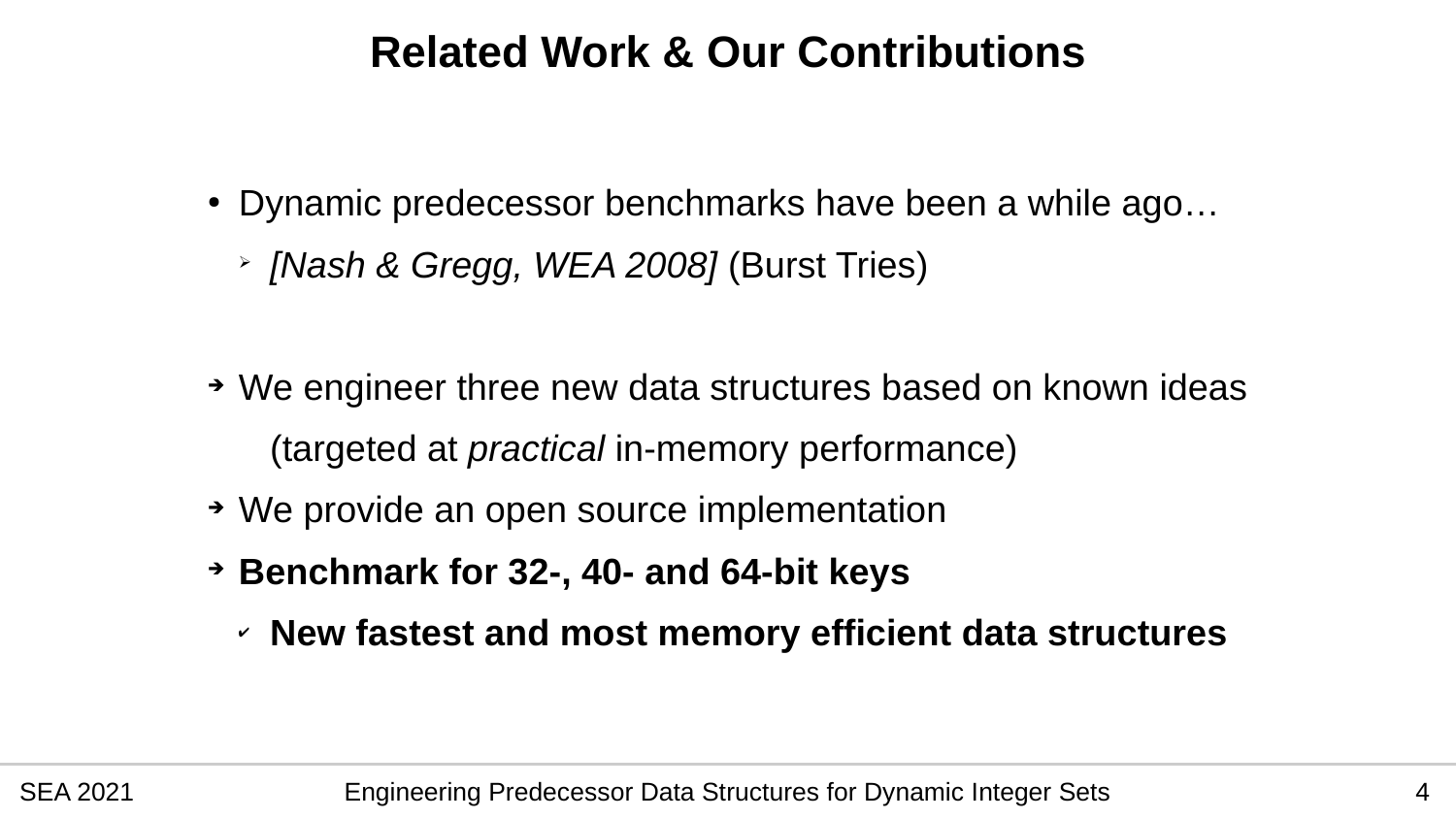

| <b>Buckets:</b> |  |  |  |  |
|-----------------|--|--|--|--|
|-----------------|--|--|--|--|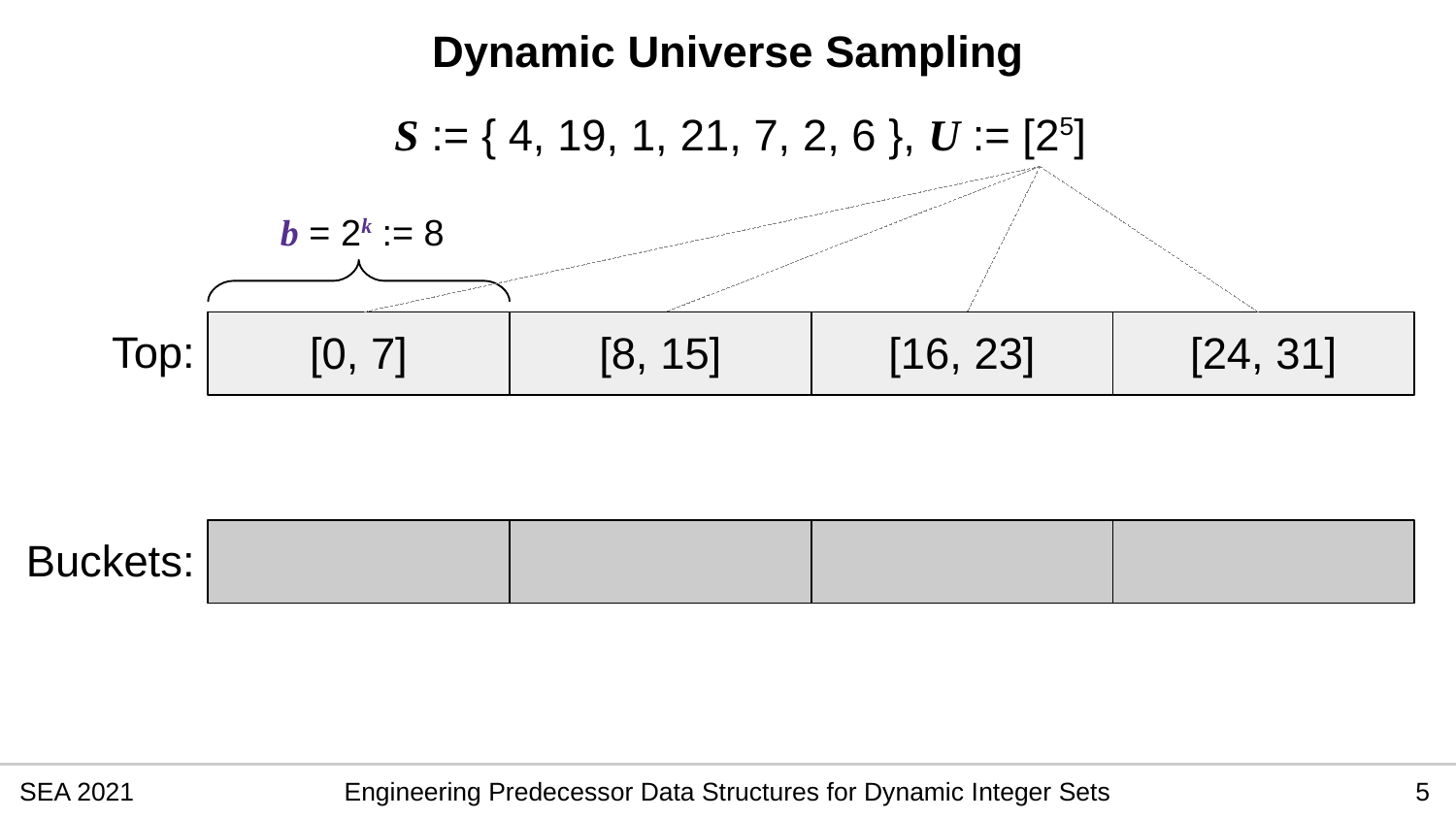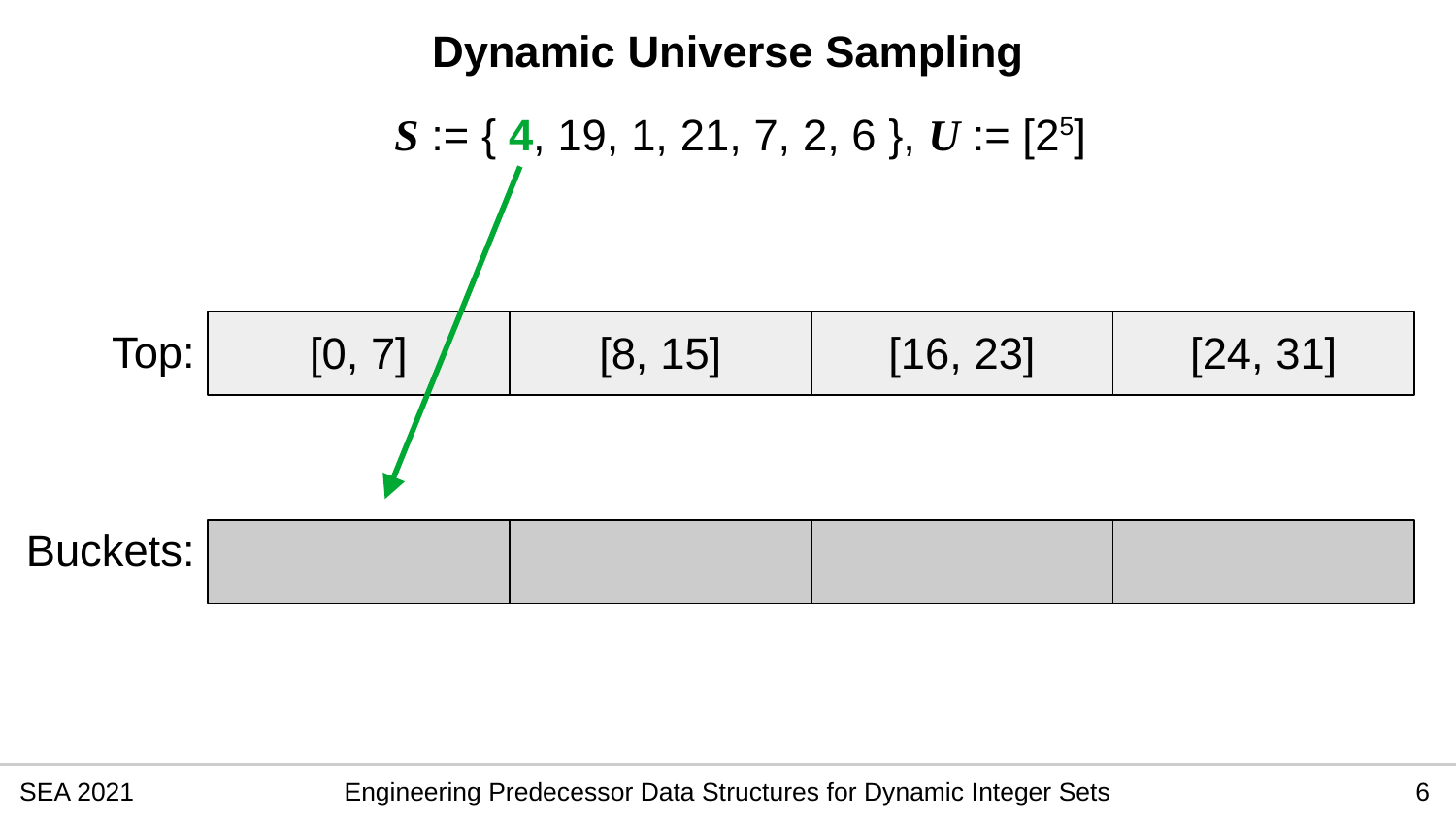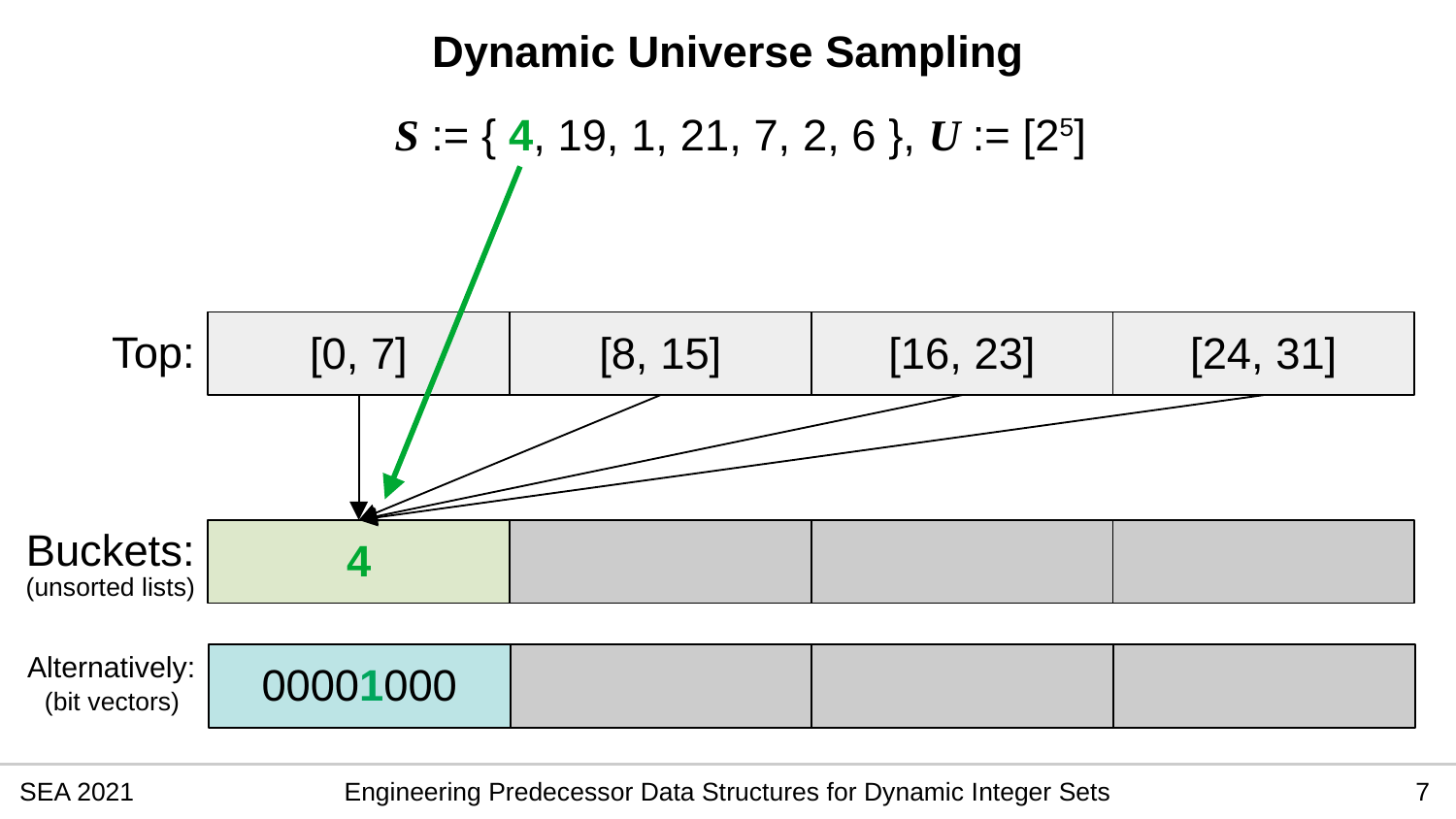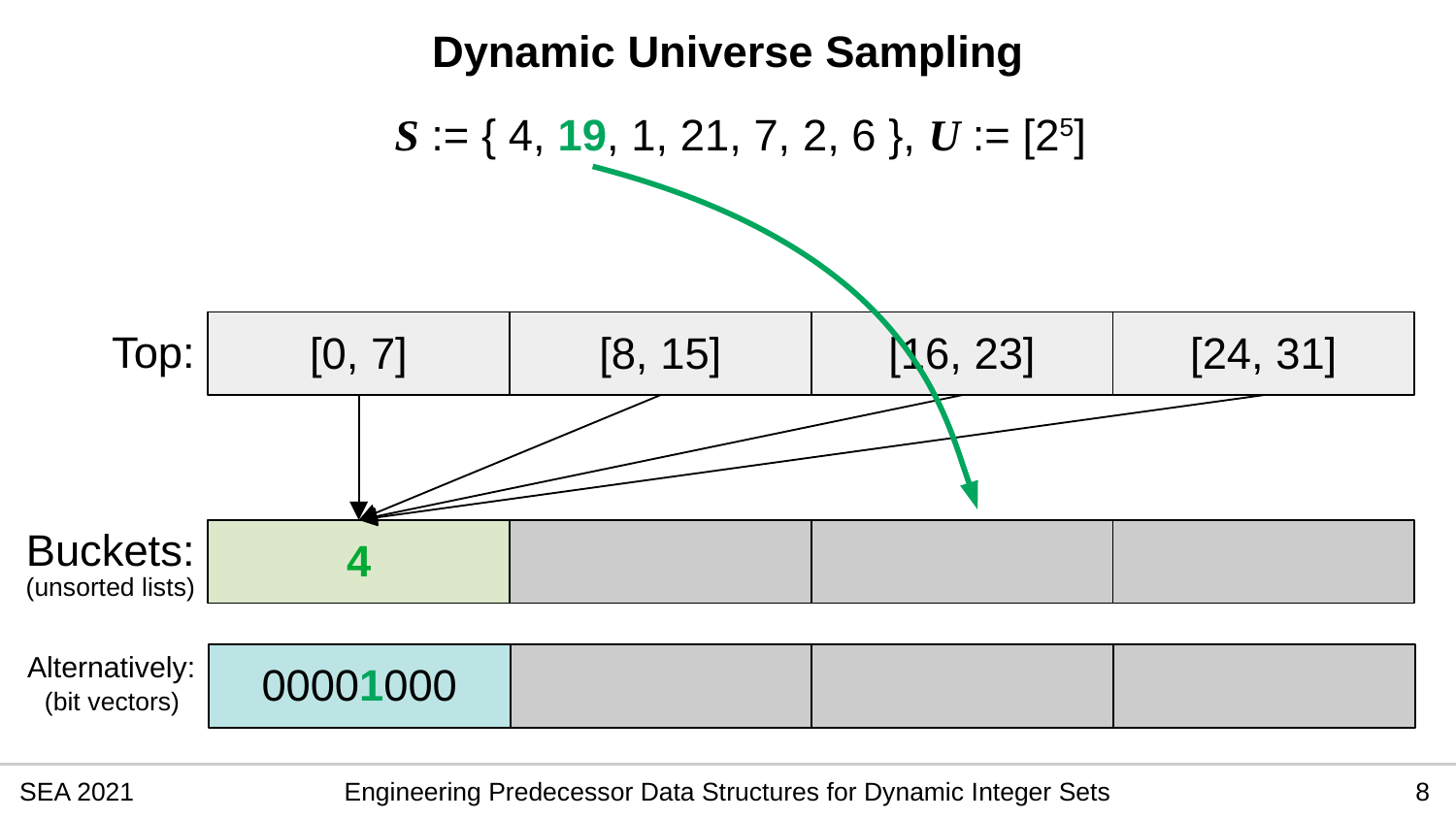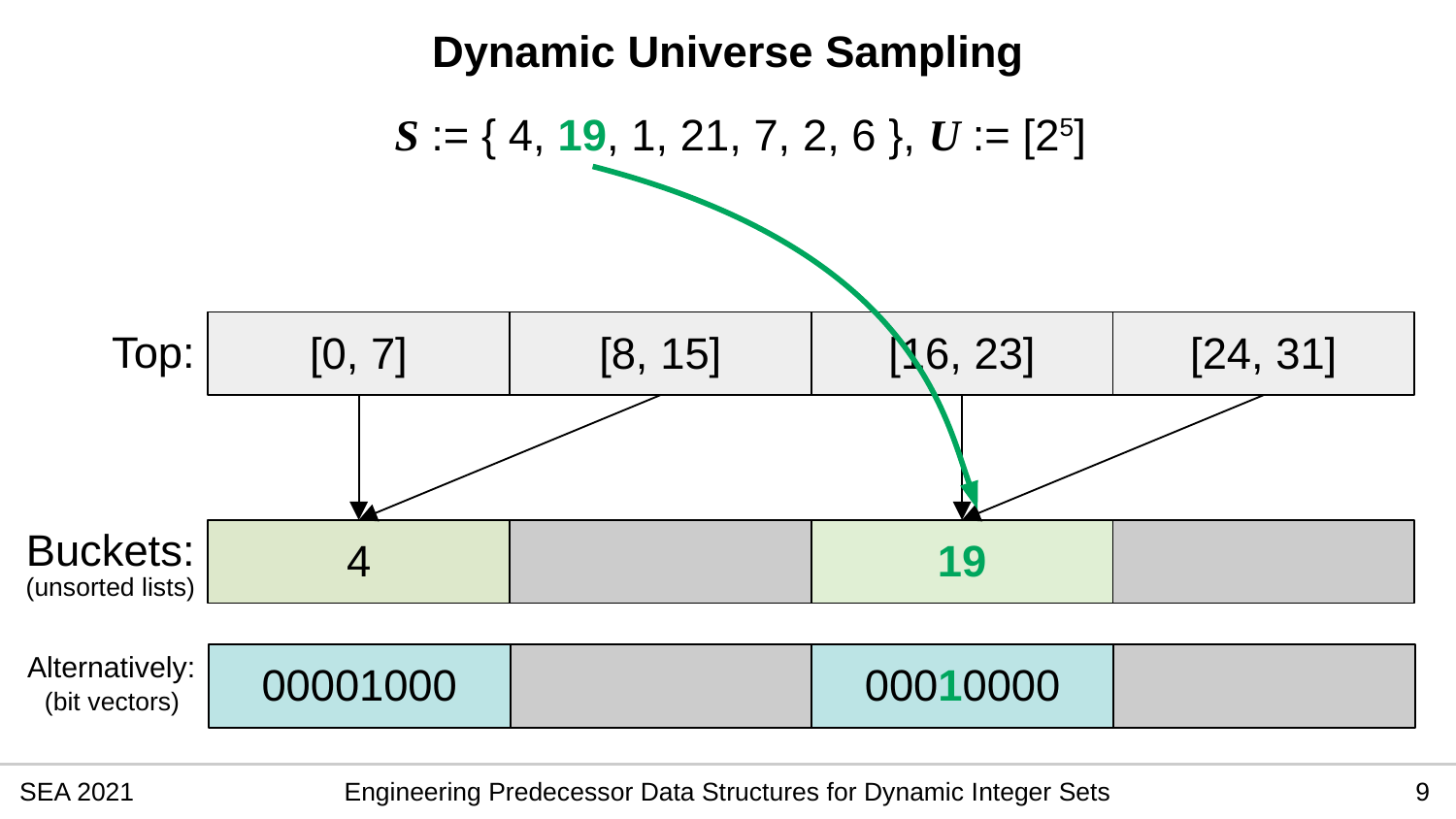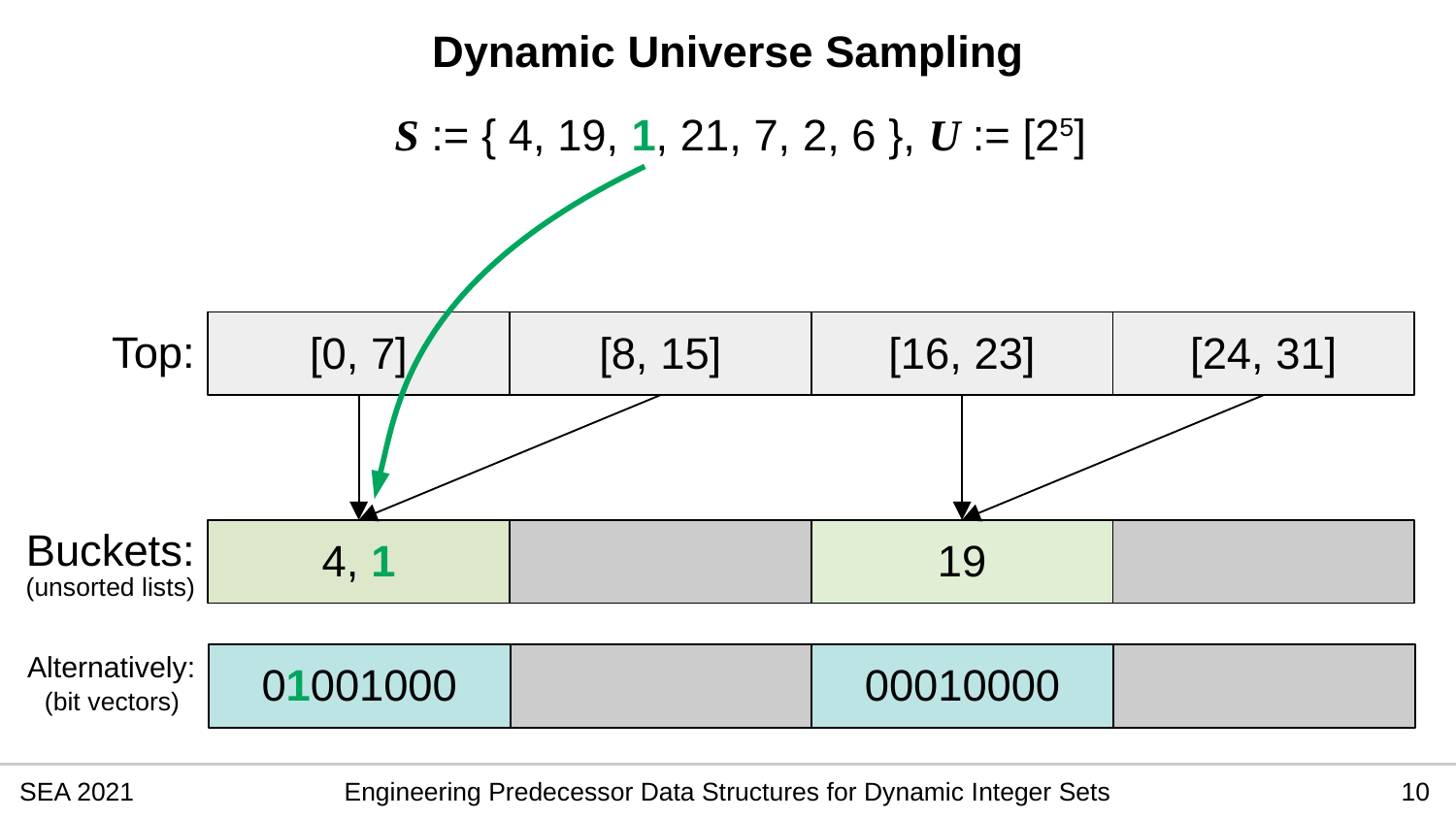## **Dynamic Universe Sampling**

● **Top Level**: Predecessor search in universe *[u/b]*

| Top Level         | <b>Lookup Time</b> | <b>Update Time</b> | <u>Bits</u>                                 |
|-------------------|--------------------|--------------------|---------------------------------------------|
| <b>Array</b>      | O(1)               | O(u/b)             | $(u/b)$ $\lg(u/b)$                          |
| <b>Hash Table</b> | $O(u/b)$ exp.      | $O(1)$ exp.        | $\mathbf{b}'$ lg( $\mathbf{u}/\mathbf{b}$ ) |

**<sup>** $\cdot$ **</sup>**  $\triangleq$  **# of active buckets**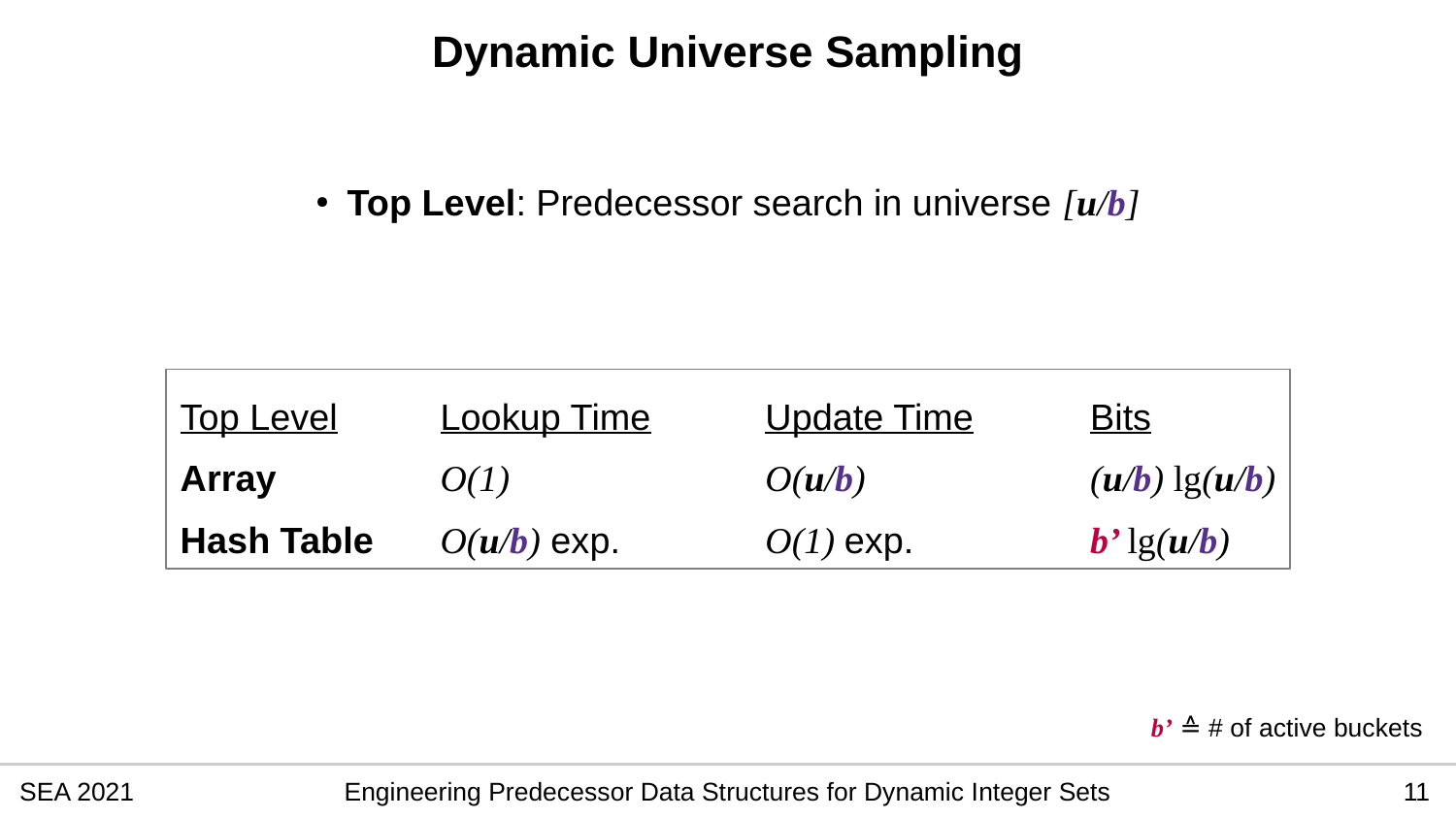## **Dynamic Universe Sampling**

- Top Level: Predecessor search in universe *[u/b]*
- **Bucket Level**: Predecessor search in universe *[b]*

| <b>Bucket Level</b> | <b>Bits</b>    |  |
|---------------------|----------------|--|
| <b>Unsorted</b>     | $n'$ lg b      |  |
| <b>Bit Vector</b>   | h              |  |
| <b>Hybrid</b>       | $\mathbf{< h}$ |  |

*n'*  $\triangleq$  # of contained items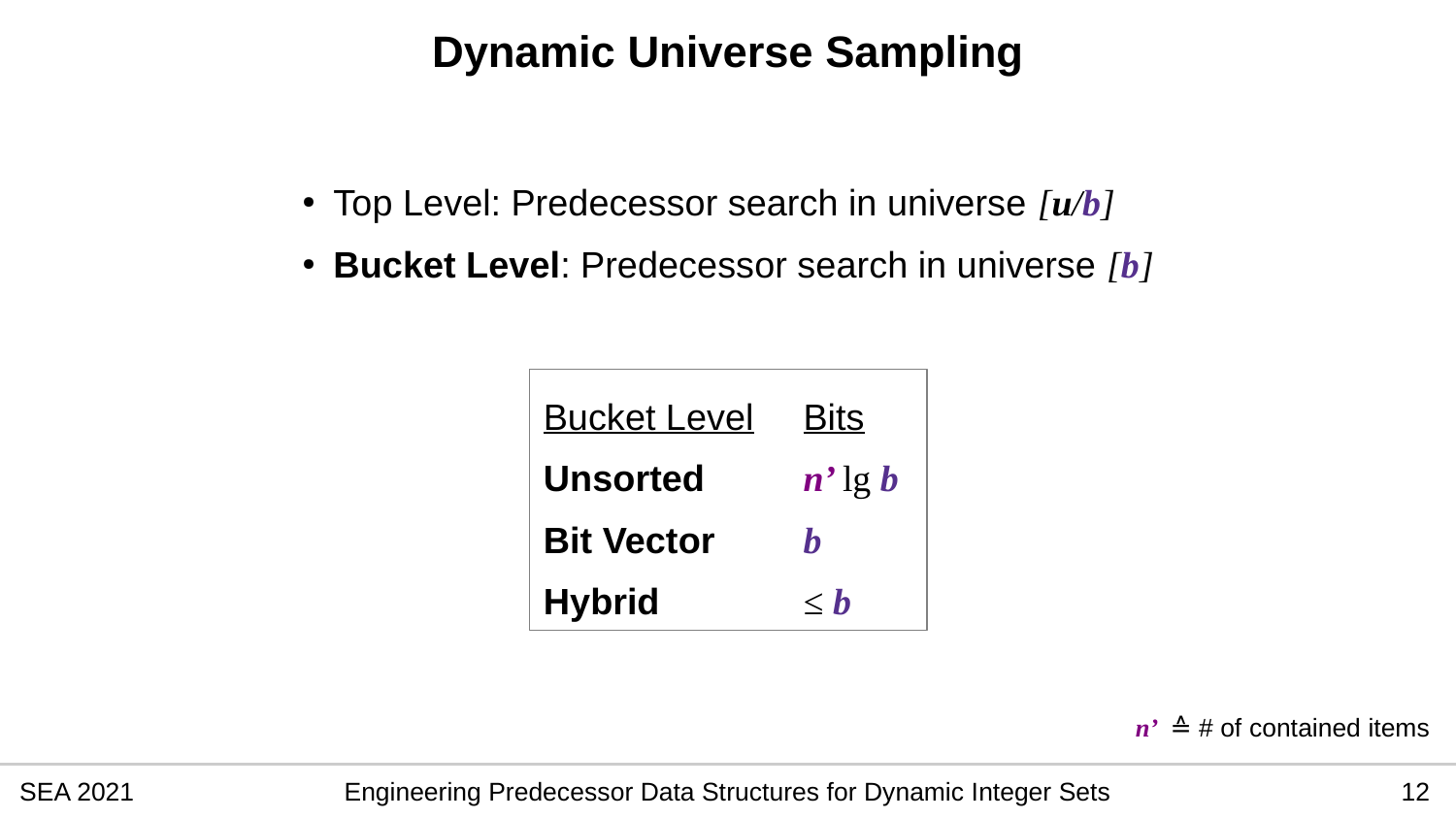# **Dynamic Universe Sampling**

- ➢ Keep *b* small s.t. buckets fit into few cache lines
- ➢ Aimed at small *u*
- ➢ **Best overall setups in our experiments**:
	- → *b*=2<sup>16</sup> with hybrid buckets (thresholds 2<sup>9</sup> / 2<sup>10</sup>)
	- ➔ similar results for array vs. hash table in top level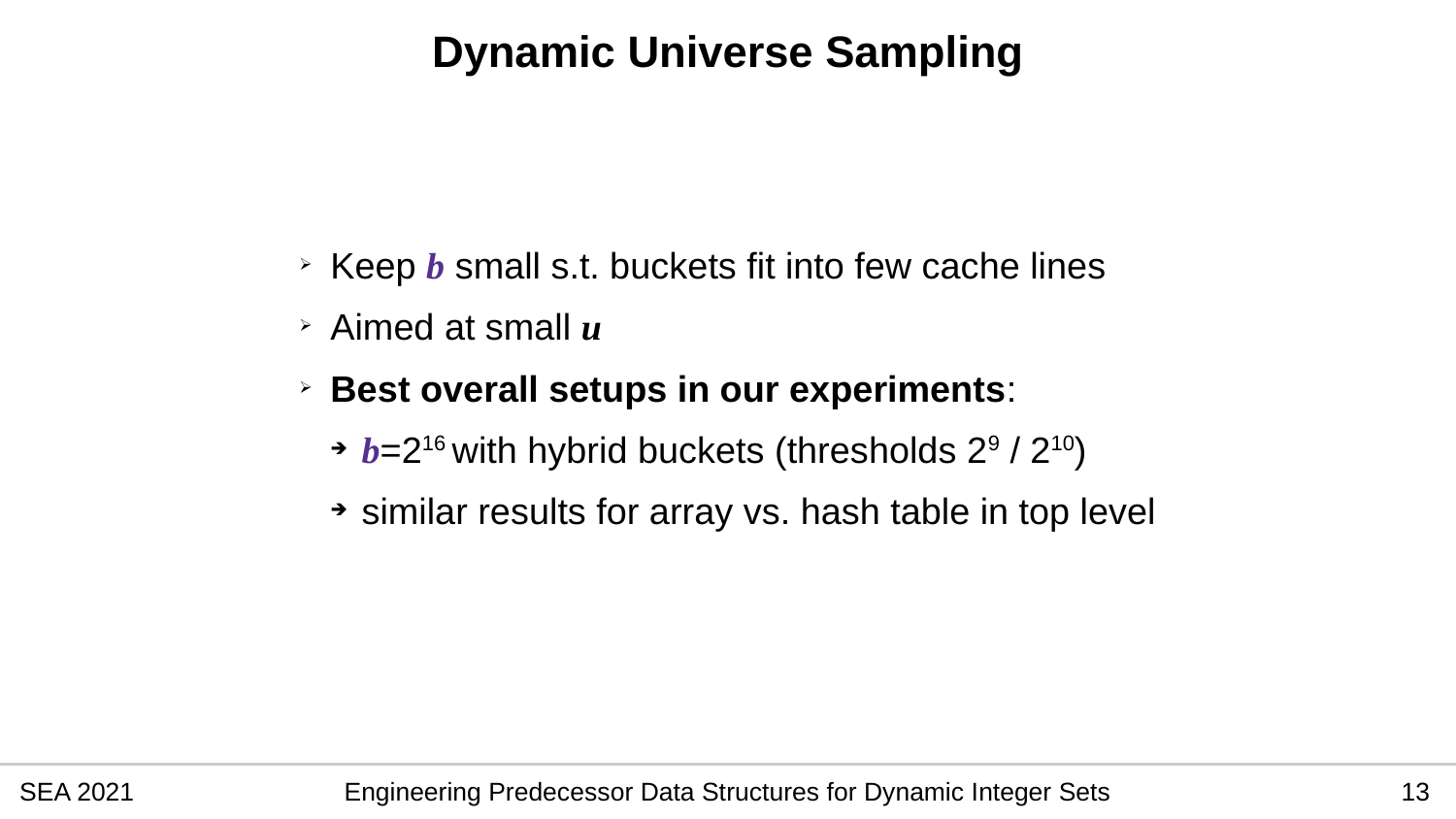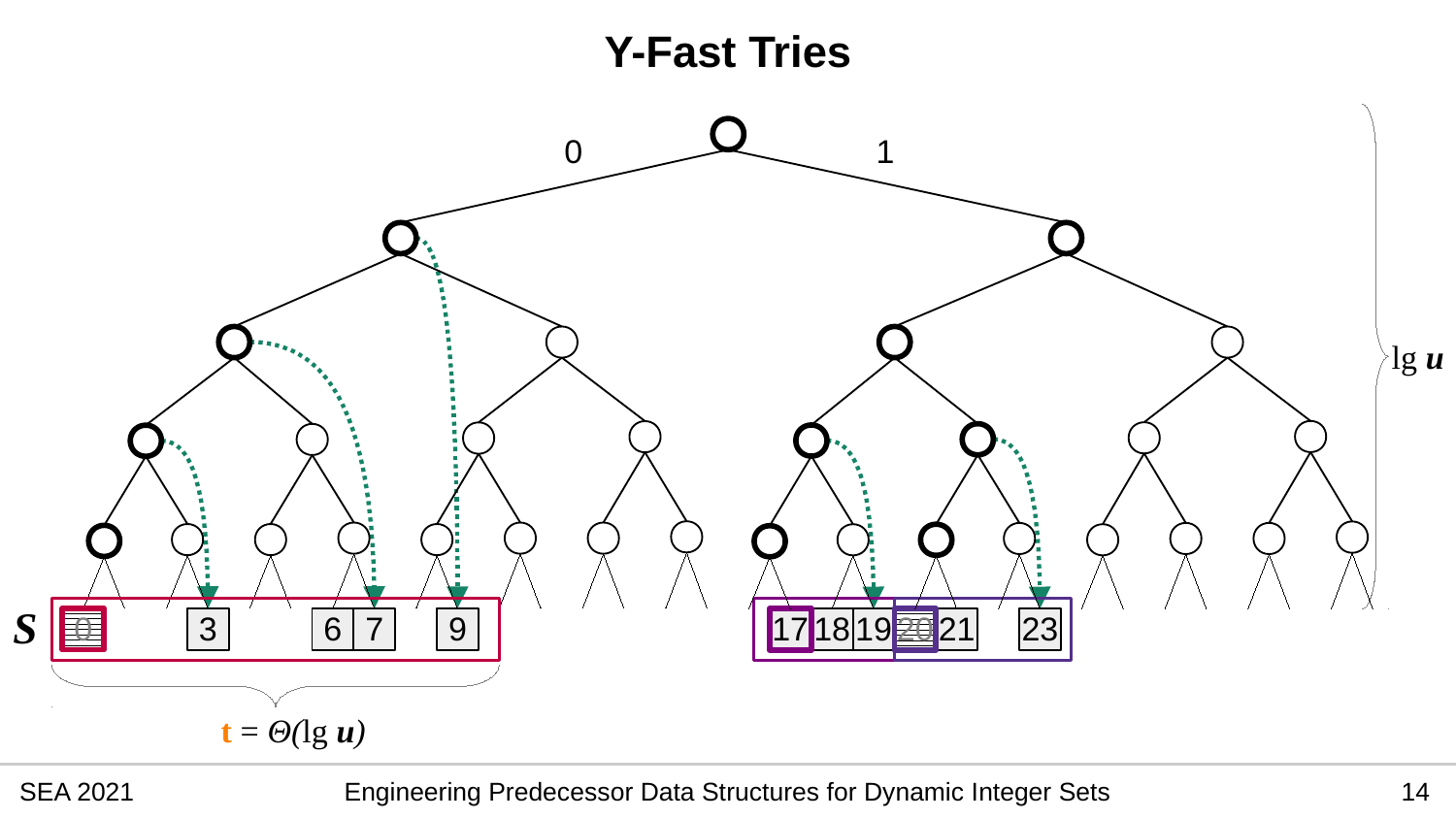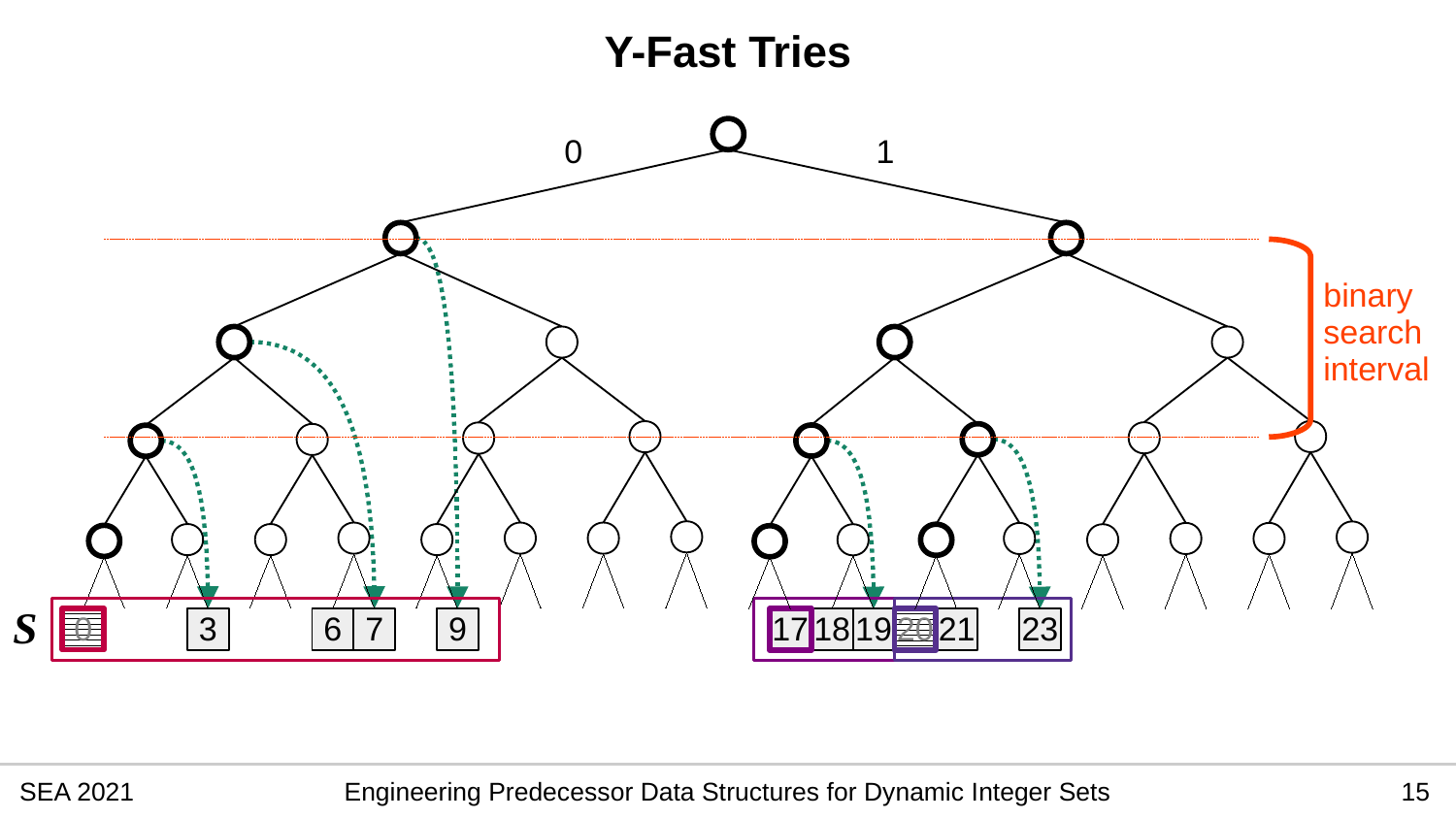## **Y-Fast Tries**

- Buckets: Lists rather than search trees to save memory
	- ➢ Sorted lists using binary search
		- ➢ Search time *O(*lglg *u)*
		- ➢ Order has to be maintained
	- ➢ Unsorted lists using linear search
		- ➢ Search time *O(*lg *u)*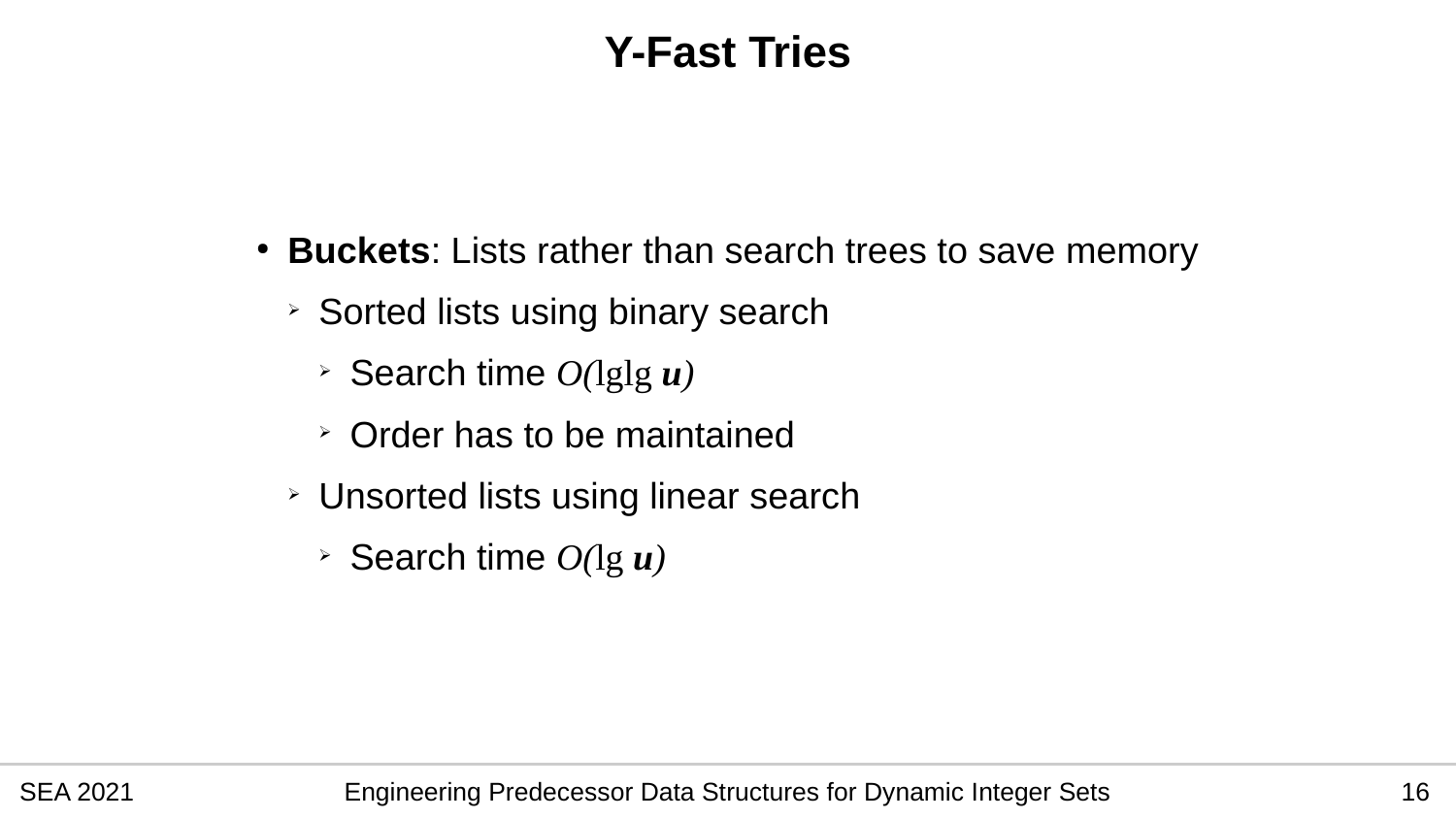### **Y-Fast Tries**

- ➢ Keep *t* small s.t. buckets fit into few cache lines
- ➢ **Best overall setups in our experiments**:
	- $\rightarrow t = 64$  unsorted
	- ➔ *t* = 512 sorted or unsorted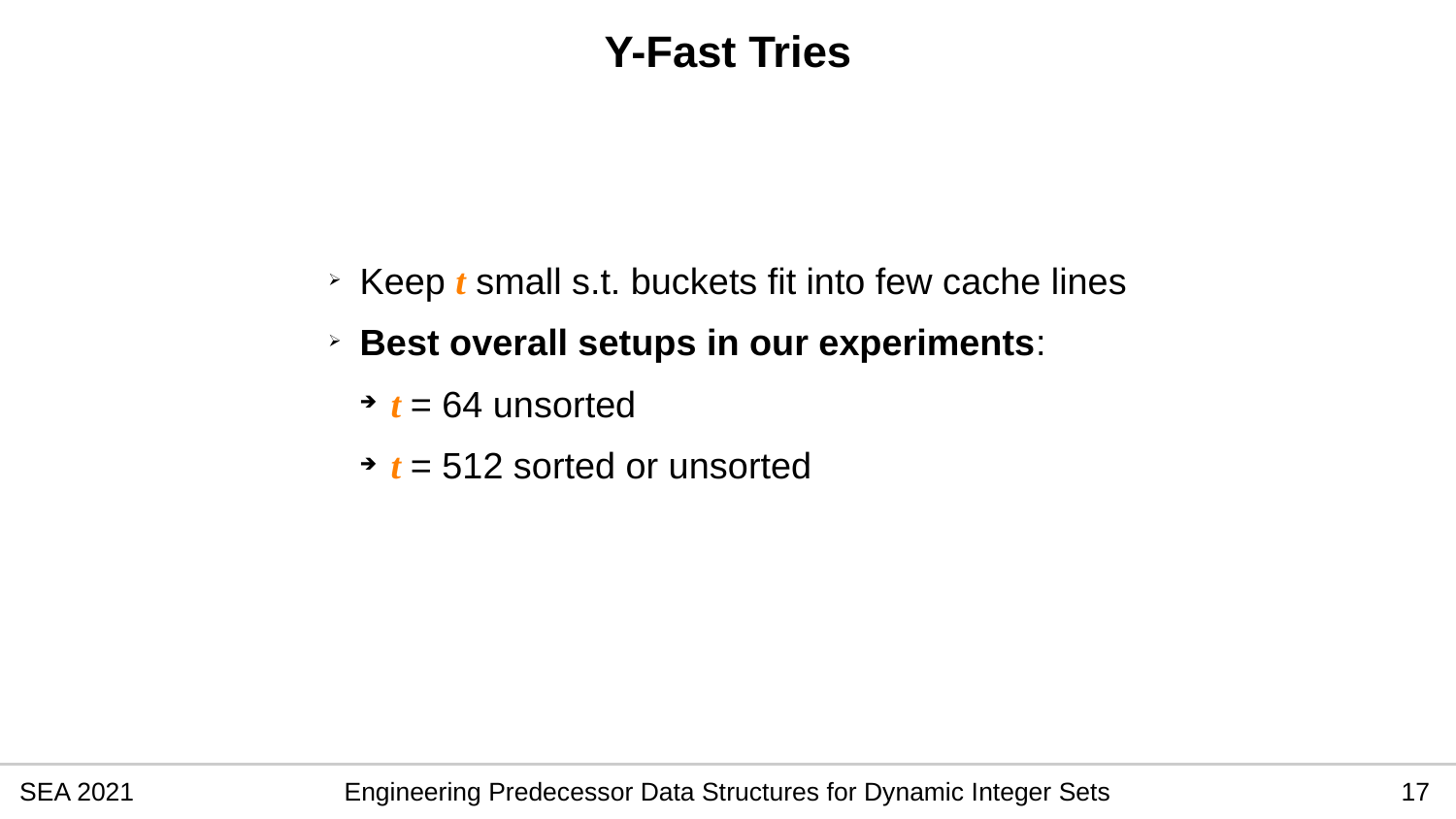#### **B-Trees & Fusion Trees**

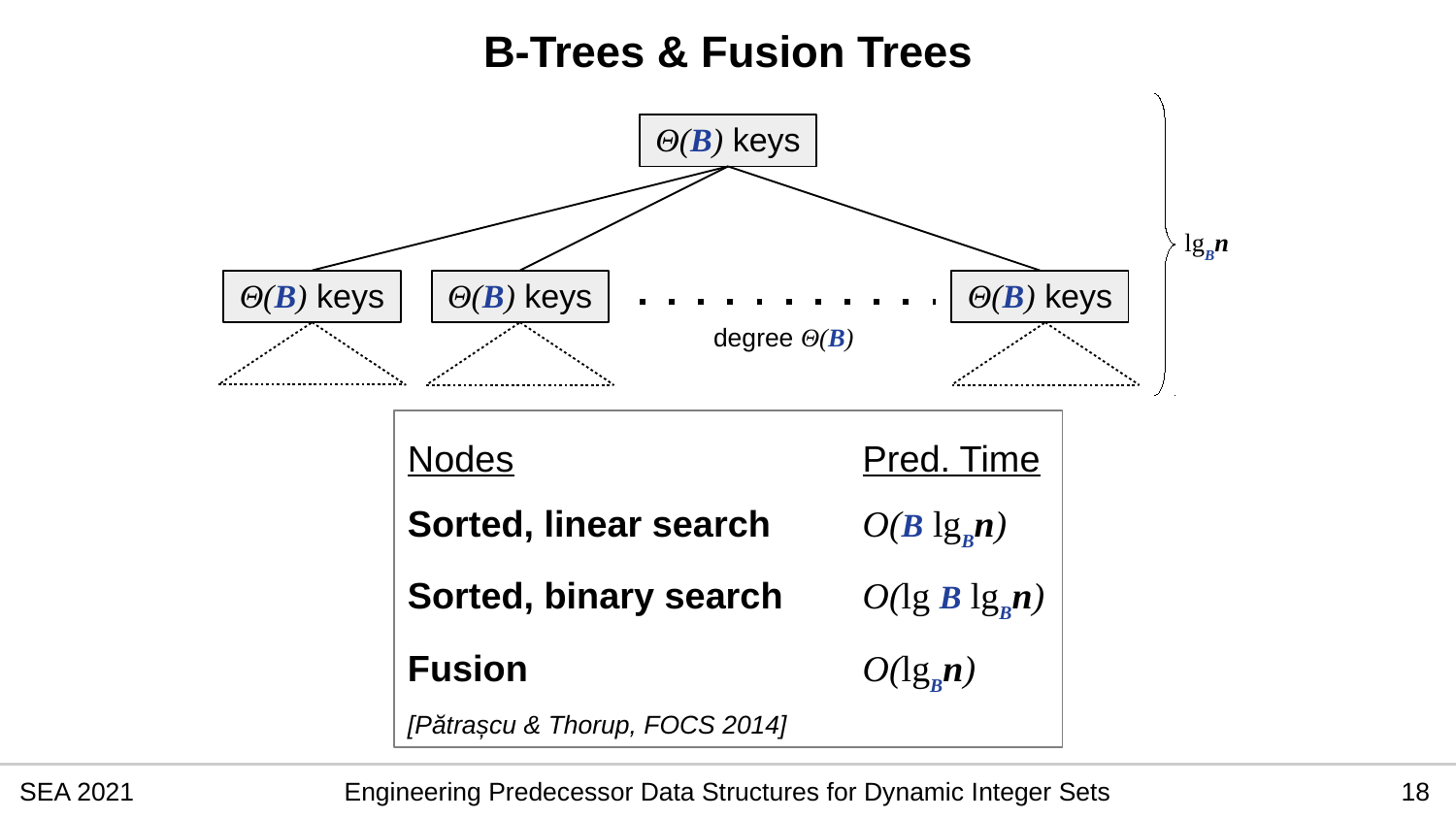#### **B-Trees & Fusion Trees**

- ➢ Keep *B* small s.t. nodes fit into few cache lines
- ➢ **Best overall setups in our experiments**:
	- ➔ *B* = 64, sorted nodes with linear search
	- ➔ *B* = 128, sorted nodes with binary search
	- $\rightarrow$  (Fusion trees allowed only  $\bm{B} = 8$  or  $\bm{B} = 16$  and were slow)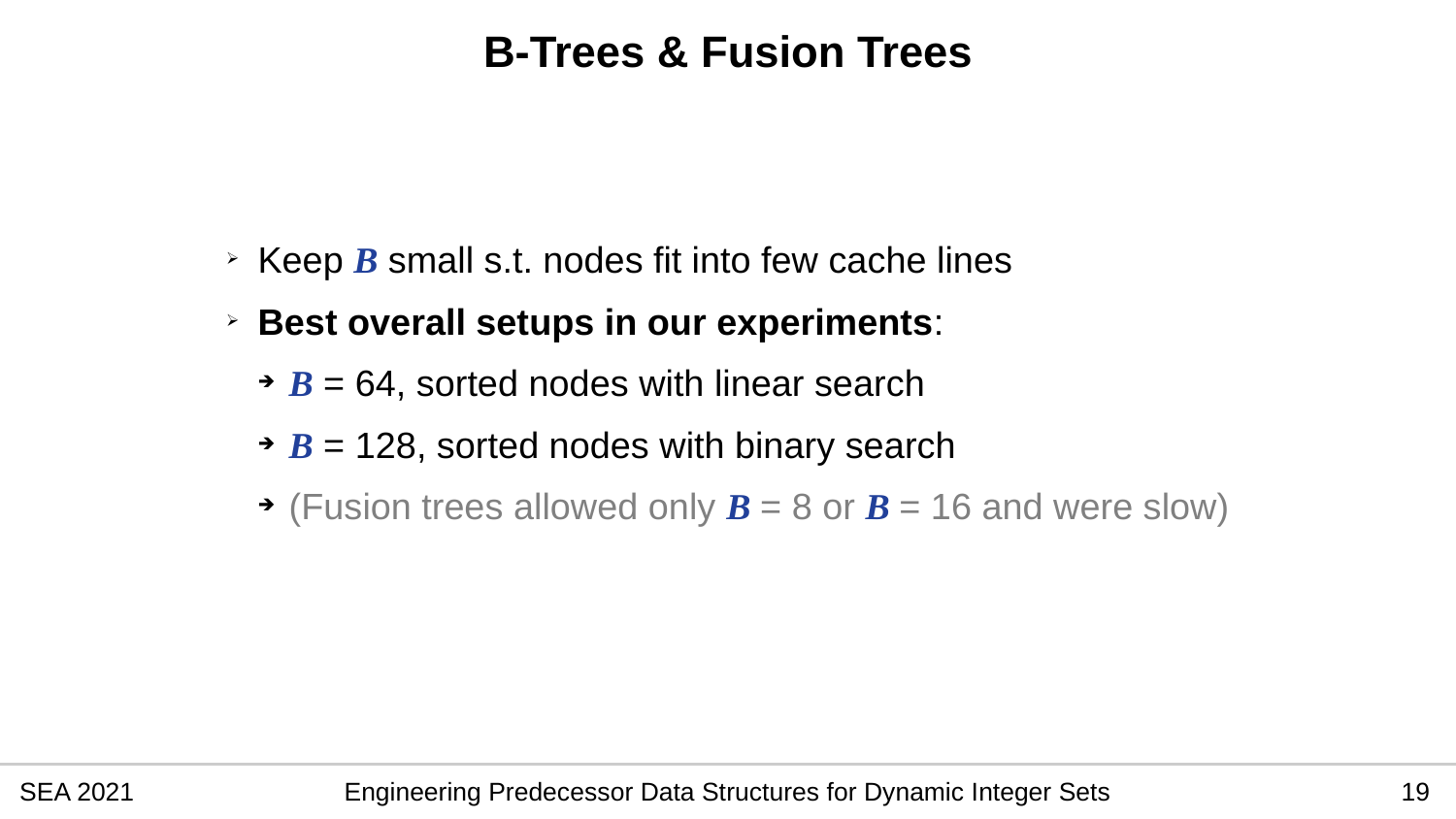# **Experimental Setup**



➢ Other distributions / operation orders created similar results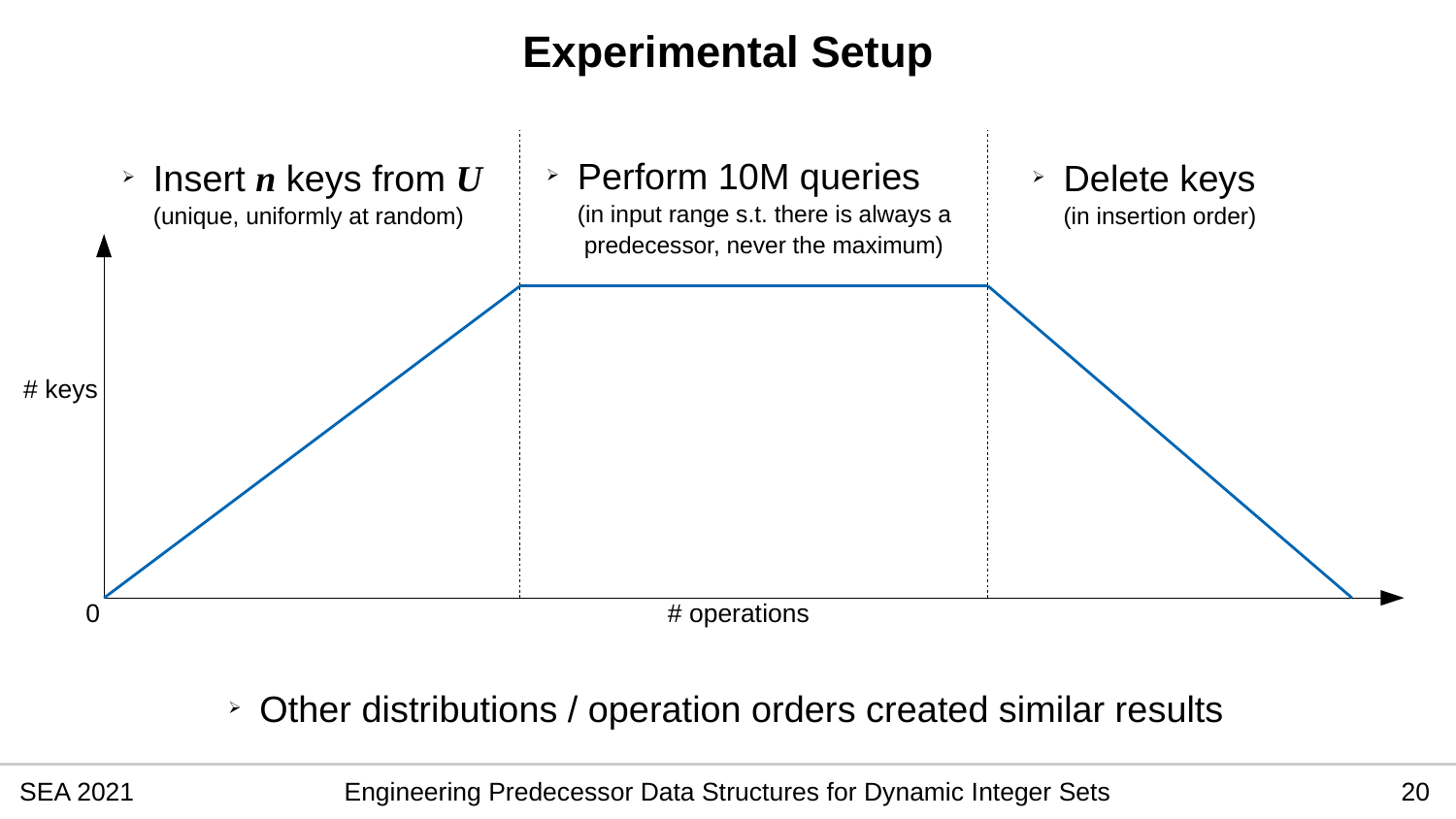#### **Experimental Setup**



- ➢ Measure avg. **throughput** and **memory peak** for 5 seeds
- ➢ For comparison: Average of throughputs of phases
- ➢ Experiments run on Linux machine with Intel Xeon E5-4640v4 processor
	- $\geq$  2.1 GHz with 32kB L1, 256 kB L2
	- ➢ 30MB L3 shared, cache line size 64B, 256 GB of memory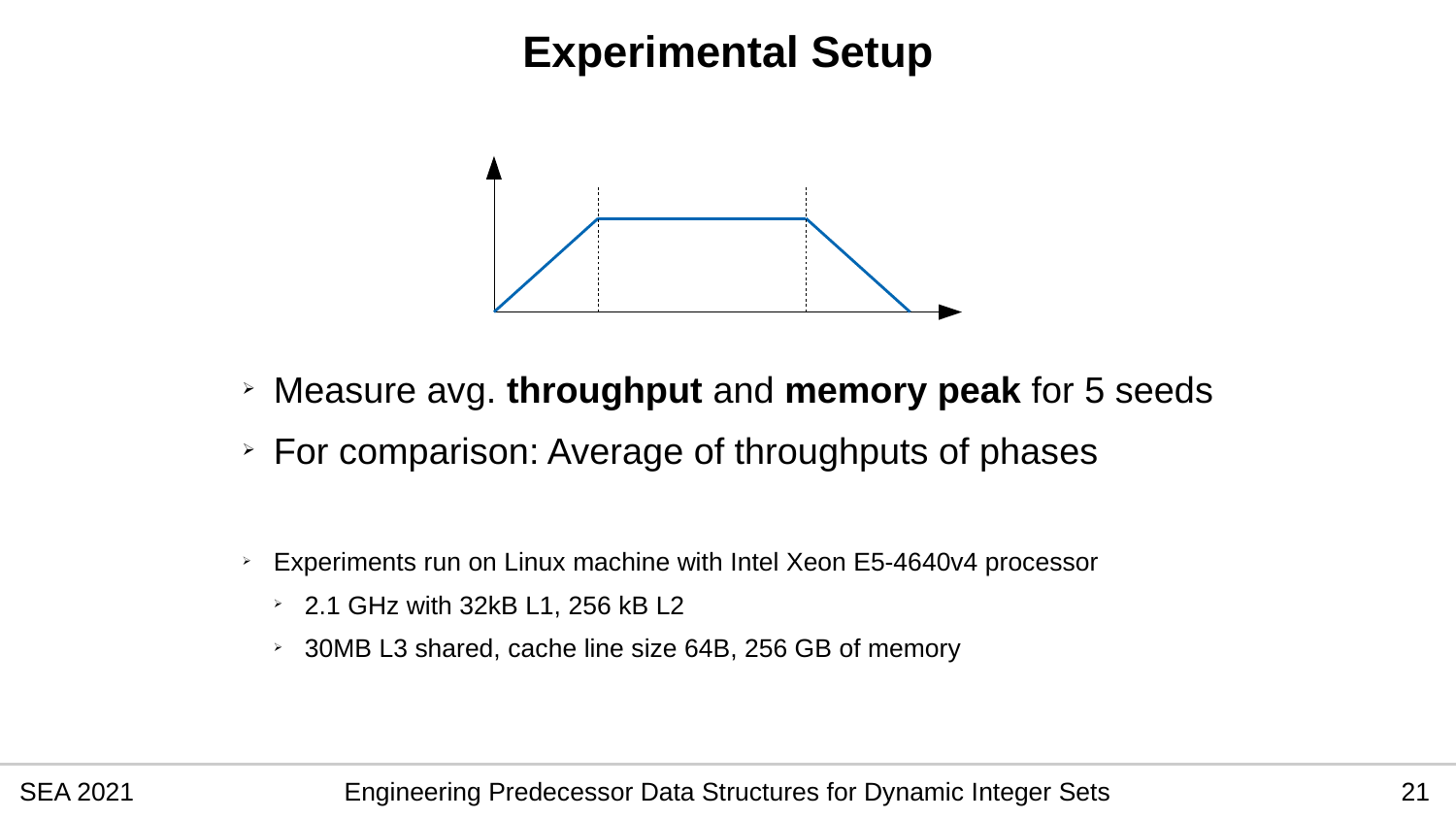#### **Comparison**

- ➢ Best setups of **our implementations**
- ➢ **Burst Trie** of *[Nash & Gregg, WEA 2008]*
	- ➔ Fastest known in practice thus far, *associative*
- ➢ STL **std::set** (red-black trees)
- ➢ Stratified Trees *[Dementiev et al., ALENEX 2004]*
	- ✗ (exceeded time and memory limits already for small inputs)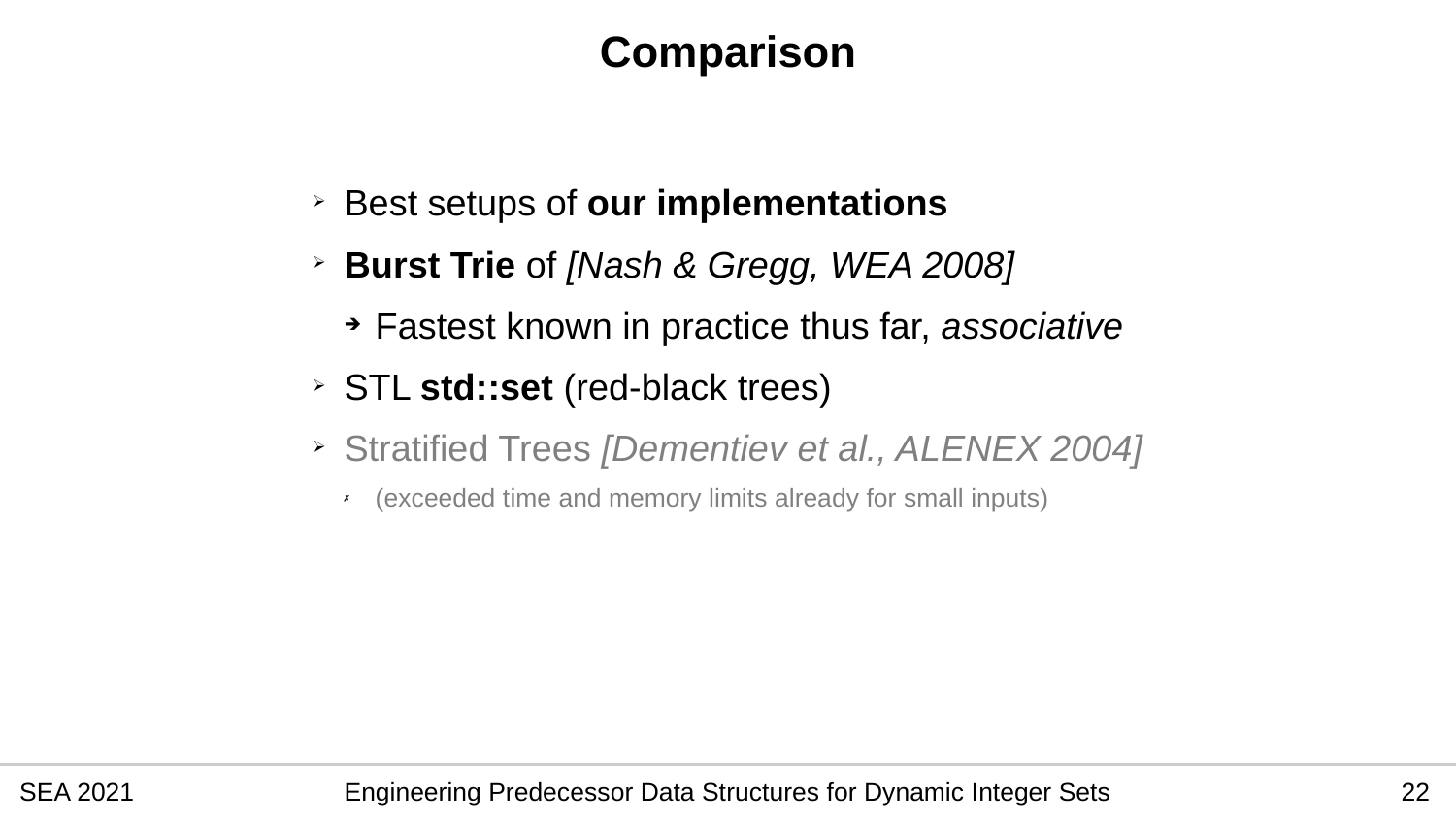# **Comparison**

 $n = 2^{30}$